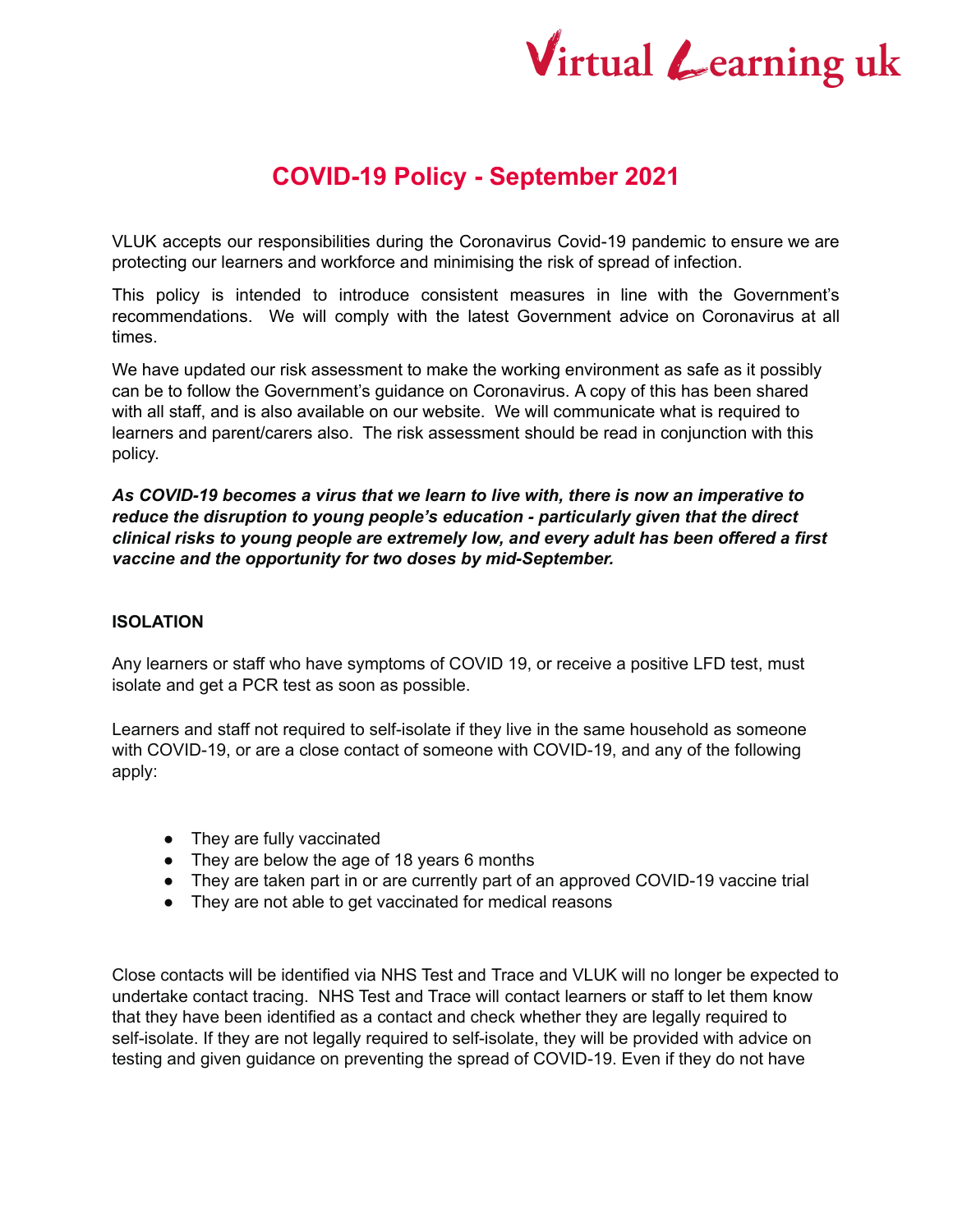

symptoms, they will be advised to have a PCR test as soon as possible. If they are symptomatic they should stay at home.

Adults who do not need to isolate and young people aged under 18 years 6 months who usually attend an education setting, and who have been identified as a close contact, should continue to attend the setting as normal. They do not need to wear a face covering within the setting, but it is expected and recommended that these are worn when travelling on public or dedicated transport.

VLUK will continue to have a role in working with health protection teams in the case of a local outbreak. If there is an outbreak at a campus or if central government offers the area an enhanced response package, a director of public health might advise a setting to temporarily reintroduce some additional control measures.

Face coverings are no longer advised for learners, staff and visitors either in classrooms or in communal areas.

The government has removed the requirement to wear face coverings in law but expects and recommends they are worn in enclosed and crowded spaces where an individual may come into contact with people they do not normally meet (e/g receptions of leisure centres etc). This includes public transport.

# **When an individual develops COVID-19 symptoms or has a positive test**

Learners, staff and other adults should follow public health advice on when to self [isolate.](https://www.nhs.uk/conditions/coronavirus-covid-19/self-isolation-and-treatment/when-to-self-isolate-and-what-to-do/) They should not come into the campus if they have [symptoms](https://www.nhs.uk/conditions/coronavirus-covid-19/symptoms/) or other reasons requiring them to stay at home due to the risk of them passing on COVID-19 (for example, they are required to quarantine or have a positive test).

If a learner or member of staff develops COVID-19 symptoms, however mild, they will be sent home to follow public health advice.

For everyone with symptoms, they should avoid using public transport and, wherever possible, be collected by a member of their family or household.

If a learner is awaiting collection they should be left in a room on their own if possible and safe to do so. A window should be opened for fresh air ventilation if possible. Appropriate PPE should also be used if close contact is necessary. Any rooms they use should be cleaned after they have left.

The household (including any siblings) must follow PHE guidance for [households](https://www.gov.uk/government/publications/covid-19-stay-at-home-guidance/stay-at-home-guidance-for-households-with-possible-coronavirus-covid-19-infection) with possible or confirmed coronavirus [\(COVID-19\)](https://www.gov.uk/government/publications/covid-19-stay-at-home-guidance/stay-at-home-guidance-for-households-with-possible-coronavirus-covid-19-infection) infection.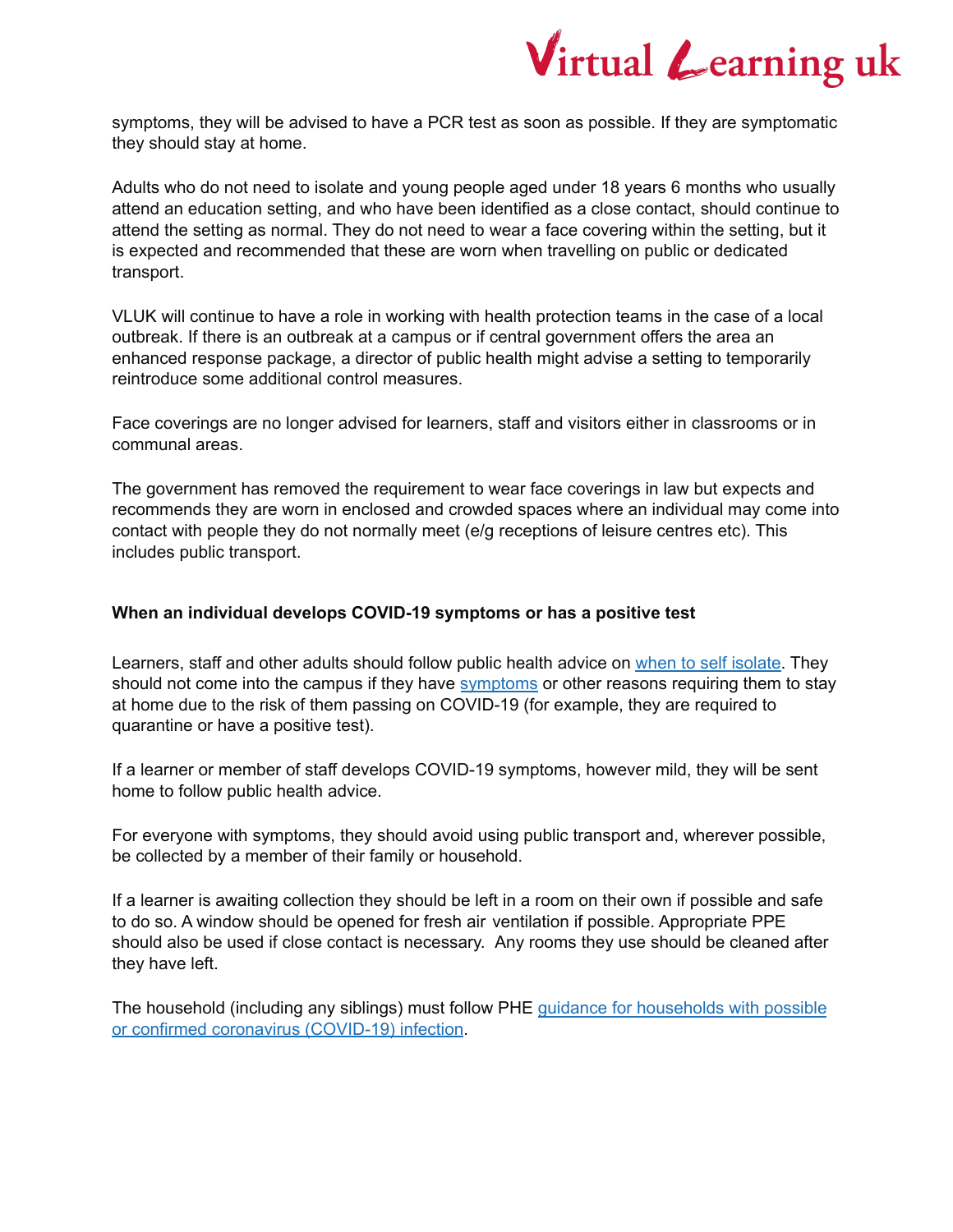

# **ONLINE LEARNING**

For learners unable to attend campus for COVID-19 related reasons, for example, because they need to self-isolate, they will be able to access remote education to minimise disruption to their learning. They can log onto live lessons to continue their studies.

# **CONTROL MEASURES**

These measures will be in place at all VLUK campuses.

- 1. Ensure good hygiene for everyone.
- 2. Maintain appropriate cleaning regimes.
- 3. Keep occupied spaces well ventilated.
- 4. Follow public health advice on testing, self-isolation and managing confirmed cases of COVID-19.

#### **Hand hygiene**

Frequent and thorough hand cleaning should now be regular practice. Learners should continue, and be encouraged to clean their hands regularly. This can be done with soap and water or hand sanitiser.

# **Respiratory hygiene**

The 'catch it, bin it, kill it' approach continues to be very important.

# **Cleaning**

An appropriate cleaning schedule will be in place, including regular cleaning of areas and equipment (for example twice per day), with a particular focus on frequently touched surfaces.

## **Ventilation**

it is important to ensure rooms are well ventilated and that a comfortable teaching environment is maintained.

Opening external windows can improve natural ventilation, and in addition, opening internal doors can also assist with creating a throughput of air. If necessary external opening doors may also be used (if they are not fire doors and where safe to do so).